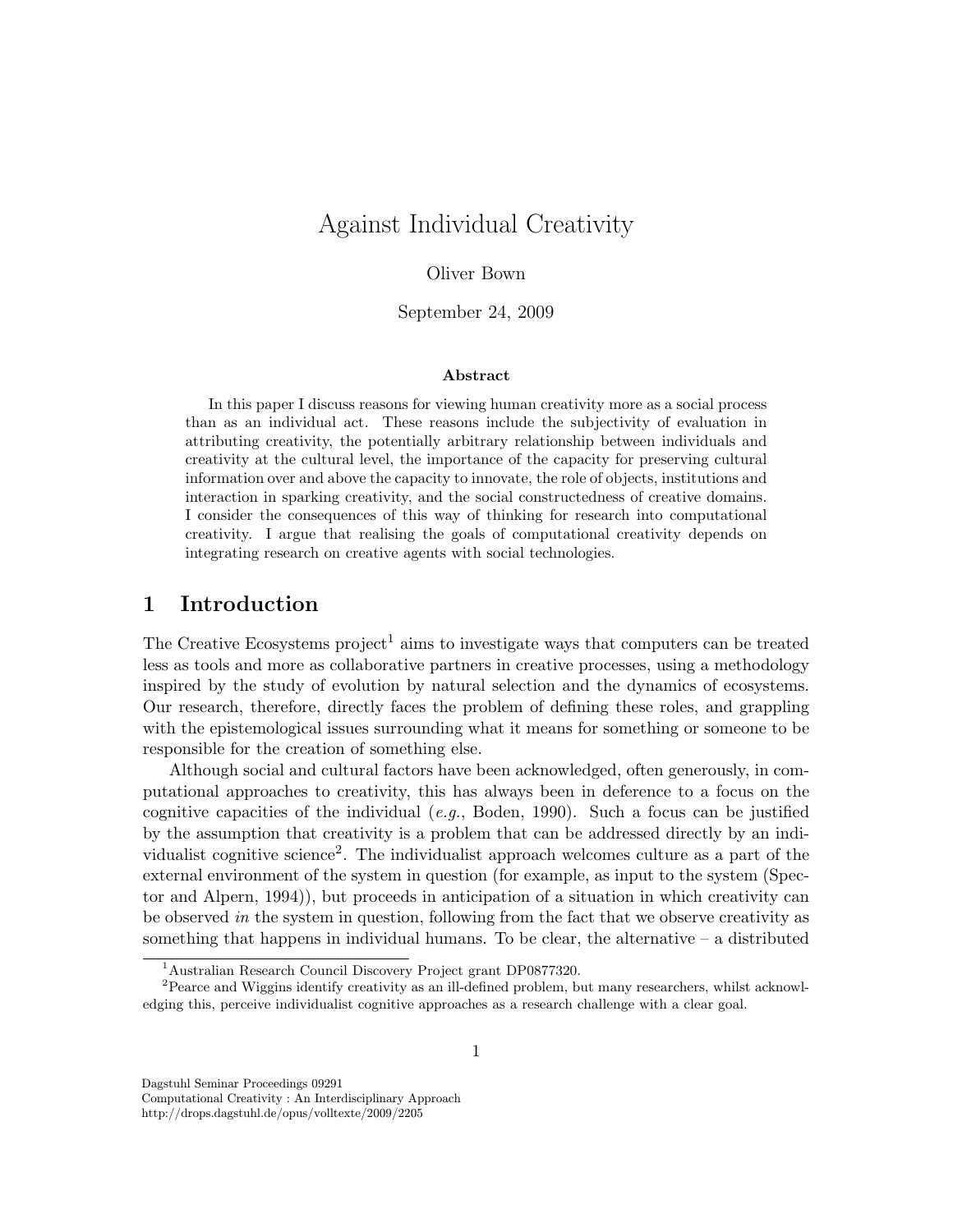social approach – still treats the human brain as the key element in the system, but does not accept that a single human is a key originator of activity. Creativity occurs instead on a higher, social, level of organisation.

This paper stems from a number of personal discussions on the balance of importance between social processes, on the one hand, and individual cognitive processes, on the other, in introducing new artefacts and concepts into the world. I will argue from the point of view that in the study of computational creativity we still overestimate the importance of the individual as a distinct creative unit. Although scientists and philosophers may be used to viewing humans as machines, consciousness as illusory, and the quirks and idiosyncrasies of our not-obviously-rational behaviour as a product of turbulent evolutionary interactions, we still hold onto a view which identifies individual humans as the only significant units of creative agency. Scientifically and technologically, there is greater scope for the development of a holistic approach to computational creativity that finds a more appropriate balance between the social and the individual (i.e., it needs to be shifted further towards a sociological perspective).

#### 1.1 The ratchet of cumulative cultural change

In the introduction to the book *The Cultural Origins of Human Cognition* (Tomasello, 1999), Michael Tomasello presents a rich scene of human cultural evolution that sets the tone of the present argument. The central phenomenon that Tomasello addresses is familiar to anyone interested in human creativity, expressed as follows: in humans, we observe a process of cumulative change over historical time, not evident in any other species (at least, to anywhere near the same degree). The evolution of humans over the time scale in question (say, the past 10,000 years) is predominantly cultural, as opposed to genetic. Tomasello describes this process with the metaphor of a ratchet, where cumulative cultural change is caused by the two phases of the ratchet's action. The first is that new behaviours (words, ideas, artefacts) are introduced. The second is that some of these introduced behaviours are captured and maintained across generations, providing a platform upon which further behaviours can be built. The ratchet is the combination of these elements; accumulation is achieved by allowing new elements to be found, and saving old elements from being lost. The history of all technology, all language, all scientific knowledge and all art provides ample evidence of this process. Newton captured this more succinctly in the metaphor 'standing on the shoulders of giants'.

The ratchet concerns the structure of social interactions (and therefore social cognition); it does not specify what kinds of force drive us forward in the direction that the ratchet allows. In this it hints at the possibility that human creativity could be more about social phenomena than about individual creative potency. Ratchets have the property that they turn random walks into directed walks, and by this reasoning, quite 'uncreative' behaviour in humans can in principle power very creative processes on a cultural level. But the ratchet metaphor goes only so far, since clearly we can demonstrate the existence of creativity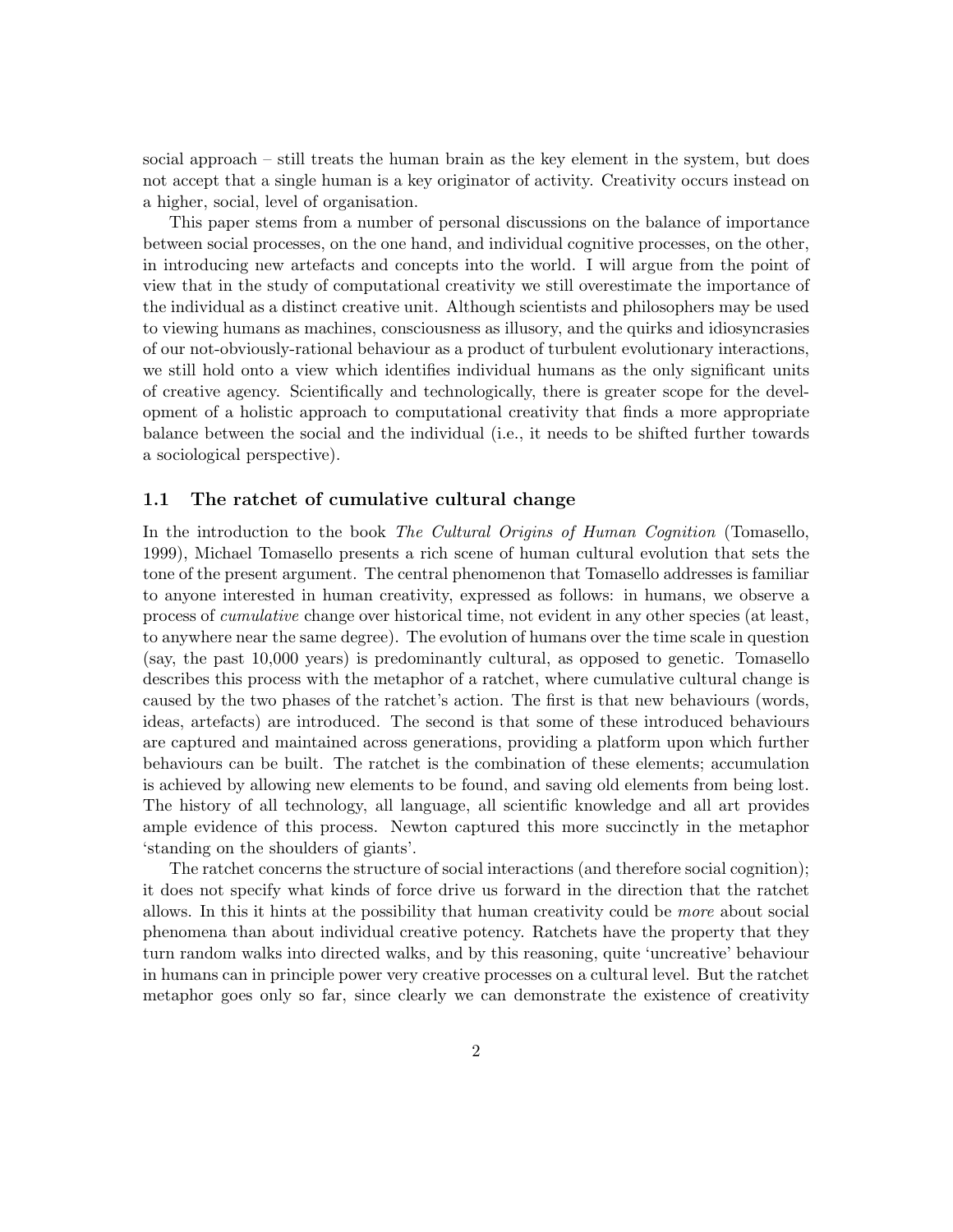in the absence of social behaviour; crows in laboratory experiments have proven to be sophisticated problem solvers<sup>3</sup>, and humans demonstrate even greater problem solving skills than crows; there is no denying human problem solving ability and thus individual human creativity. The position against individual creativity is an argument that the processes contributing to creativity on a societal scale are of even greater significance. At this level, it is not clear what combination of social structures and basic cognitive capacities give rise to the things around us, but it is clear that the capacities associated with solving problems are just a part of the story.

The following section characterises a number of positions that favour a global sociological view of creative behaviour.

## 2 Arguments against identifying creativity in individual humans

#### 2.1 The 'subjectivity of evaluation' argument

Following Csikszentmihalyi (Csikszentmihalyi, 1996), individual creative acts are only established as being creative by a wider social group, and creativity must be understood as the product of the interaction between the individual, the domain of activity, and the social group involved in that activity (the field). Csikszentmihalyi argues that it is impossible to conceive of an objective measurement of creativity based only on the action of an individual with respect to an existing domain. We have no objective grounds upon which to determine how creative something is, and must rely on individual responses to the behaviour in question, such as collective or expert evaluations. Therefore, an evaluation of creativity must be the result of a group's response to the individual's activity. Correspondingly, Csikszentmihalyi defines creativity as the process of changing a domain. A domain can only be changed if the group of individuals involved in that domain enact that change. Csikszentmihalyi's argument is pragmatic in one respect: we may never know what cognitive processes made Einstein and Picasso creative, and perhaps they were not even particularly special individuals, but we can be certain that the social response to their work was essential in determining them as creative and in establishing the centrality of their work in a newly modified domain: it was a group effort.

This subjective perspective could be written off as a cosy compromise hiding a deeper objective truth about human creativity. The problem with it seems to be that if Picasso and his works had been kept locked up in a dark room, then this social point of view apparently draws the conclusion that the hidden-away Picasso was not as creative as the real Picasso. This seems counter-intuitive, and worse, unfair. There is surely something important to say about such neglected brilliance. This issue lies at the heart of the difference in perspective

<sup>&</sup>lt;sup>3</sup>it is also the researchers who are creative for discovering problems that these crows could solve; before the behaviour is identified in the wild, this is actually a case of crow-human collaborative creativity.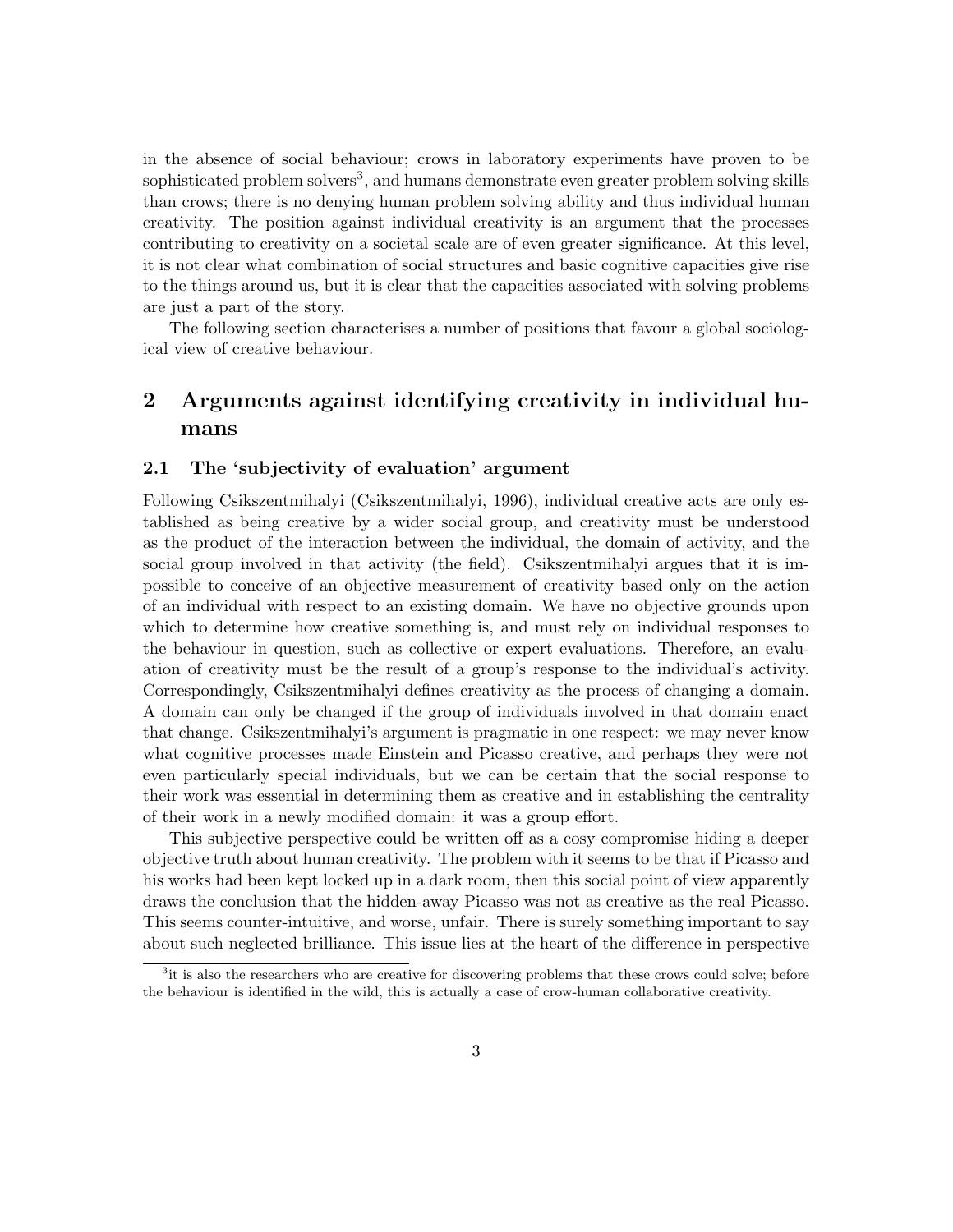between an individual and social view of creativity. From the social point of view, the 'fairness' complaint treads a dangerous path by implying that there exists such a thing as a fair evaluation of creativity. Counter to this, it can be argued that if creativity were measured objectively, we would have no means to verify the measurement except by asking people. Creativity is logically subjective, even if we do come to build successful creativitymeasuring systems.

A socially empiricist perspective also demands that we specify precisely what this hypothetical "frustrated creativity" is. The imaginary Picasso's creativity cannot be imagined as creativity unless we can imagine it affecting a domain (in an alternate reality), moving people and inspiring them to think in new ways. There is nothing wrong, from the social perspective, about hypothesising that a person would have had a great cultural impact, had certain things been different. In so far as the hypothesis has support, it may be appropriate to call the person creative, despite the above definition, by insisting that frustrated creativity is as good as realised creativity. It is worth noting the everyday nature of such questions, and the variety of measurements that apply. It is not uncommon to hear a critic insisting on the greater importance of a lesser known artist over a more famous one, or contributing new evidence to our understanding of how certain individuals influenced certain movements. Neither fame, nor commercial worth, nor quantity of output are necessarily important in determining impact in this abstract sense, and even when considering impact, there are complications involved in correctly accounting for the origins of styles and ideas.

The value of a social view is that it allows for distributed and fuzzy origins. It is fruitless to try to rank the creativity of our great artists except by treating them as culturally situated agents. And as culturally situated agents, these artists are embedded in a process of interaction and interdependence with their entire cultural environment.

#### 2.2 The 'creative only in hindsight' argument

The subjectivity argument is both a practical and logical position with regard to interpersonal evaluations of creativity. In computational creativity we consider the output of successful artists as an ideal target, but we need to consider the entire process that produces both the artwork and the collective reverence for that artwork. Now consider the most extreme version of the social position: all individuals are equally uncreative, but historically we come to perceive greater creativity in individuals who, by some lottery-style process, rise to the top of the social ladder. In other words, imagine that Bach's initial fame came by chance, but the fame, once established, triggered a feedback effect by which we came to perceive his work as greater and greater: something of a winner-takes-all process.

It is possible that the contemporary idea of celebrity acts as a good model for how we determine our great artists. It takes certain qualities to be a celebrity  $-$  good looks, confidence, etc. – but there is no shortage of candidates who possess these qualities. Who becomes a celebrity may be small part meritocracy, and large part lottery. In similar economic terms, it may be that there is no scarcity of potentially great art, but rather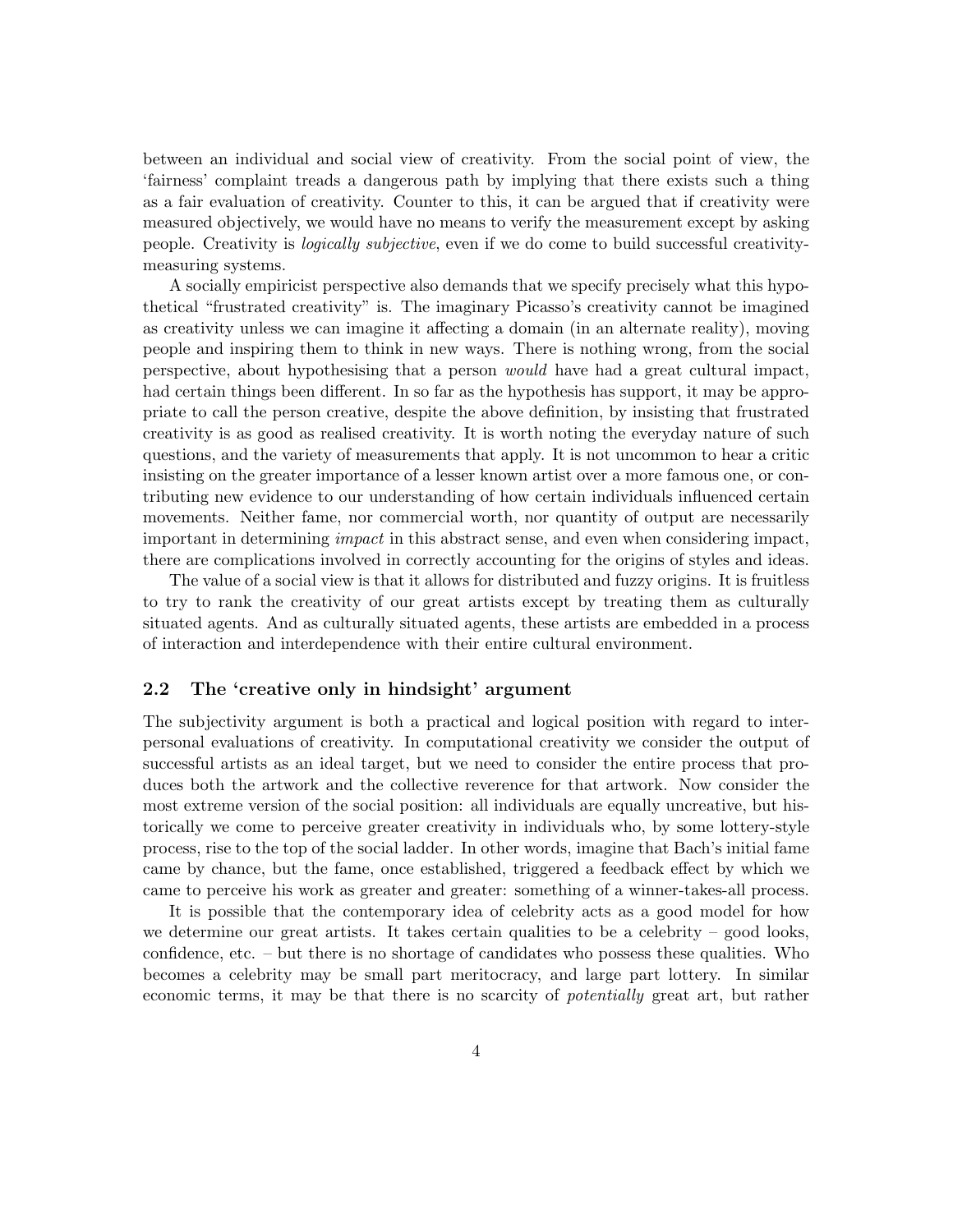oversupply coupled with a natural limit on the number of artists we call great, and the greatness we attribute to them.

This is not an argument that all people are equally capable of exhibiting the qualities of great artists, but that the use of the term 'creativity' as an umbrella for a set of individual qualities is unproductive, as is the use of landmark artistic figures as reference points for establishing an understanding of creativity, except if their social environment is accepted as contributing to their achievements. An individual is, in part, a product of feedback through social interaction: a scholarship at a university, for example, feeds previous success back into future success. This implies that the qualities of creative people can be realised after the social establishment of their success.

By this argument, no one set of qualities sums up creativity, although all individuals may exhibit creative potential through the shared traits of human intelligence. People come to exhibit many different qualities through their social situatedness that can be put into action to support creativity at the cultural level. In this way, creativity at the cultural level even acts to modify, over time, the kinds of traits that are seen in creative people. This is even evident in the history of usage of the term 'creative'. According to Williams (1983), creativity was originally only attributed to God, then later with certain human activities, in particular poetry. Throughout the 18th and 19th centuries, it went from referring to special cases of artistic brilliance, still associated with divinity, to a general attribute of artistic activity. Today it is recognised as a psychological capacity extending well beyond the realm of artistic activity, whilst at the same time delimiting a certain set of activities associated with the arts: the creative industries.

#### 2.3 The 'capacity for culture' argument

The 'capacity for culture' argument states that it is our capacity for culture, such as successful social learning and imitation, that makes the emergence of new artefacts possible, and is the powerhouse of this emergence: individual innovation approaches negligible significance in comparison to these social capacities. In Darwinian terms, this means that the mechanism for heredity is more important than the mechanisms for variation; as long as some new cultural entities are conserved occasionally, and as long as there is variation, then evolution will take place. The mechanisms for identifying successful strategies and learning them are the cognitive cornerstones for human cultural evolution, but much of the further detail needs to be understood in terms of the dynamics of human social interaction in constructed cultural contexts. This fits a view of human historical change in which increased potential for variation through language, technology and infrastructure has led to an increased rate of creativity.

Dissanayake (2000b) provides many examples of phenomena from one aspect of society driving change in others. For example, new notions of representation implicit in using a symbolic rather than iconic written system allowed new theological concepts to emerge in ancient Greece. Libraries, more recently, although involving only a change in infrastructure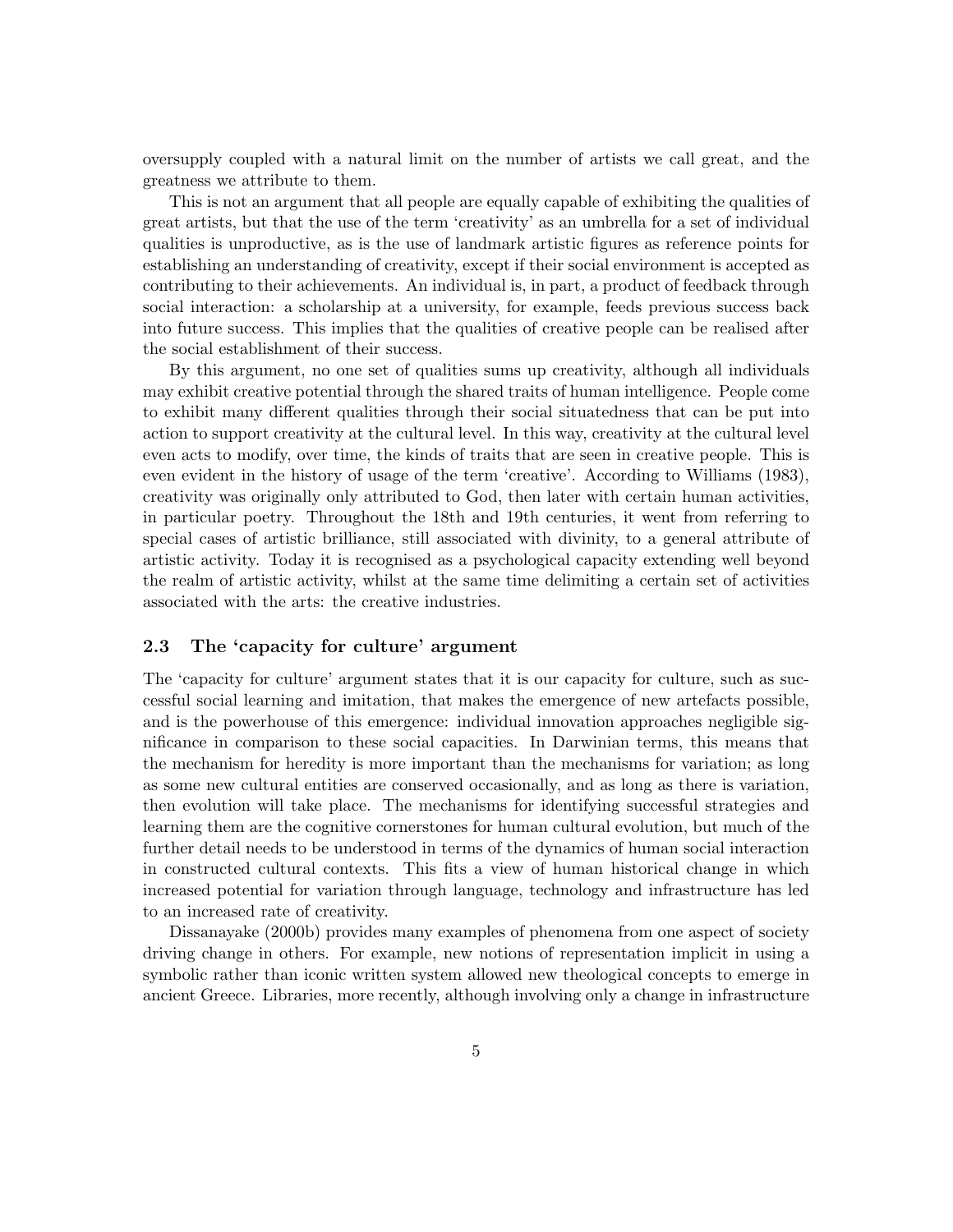without explicit technological innovation, created scenarios in which scholars could crosscheck sources easily for the first time, leading to dramatic increases in the accuracy of texts and maps. These are all cases where social contexts foster specific individual creativity, but which are primarily driven by the human capacity to reproduce and maintain cultural information.

#### 2.4 The 'creative agency' argument or 'invisible hand' argument

Human brains play a central role in these processes of idea manipulation and development, but require other objects and processes that are clearly outside of us, a point that has become central to the extended mind philosophy of Clark (Clark, 2003). It is quite possible that we underestimate the importance of external processes in generating new ideas. To take an extreme social position, ideas are not had by individuals but by cultures, and inventors are simply the scribes who note them down (perhaps making the final connection in a string of collective reasoning). Put another way, at the point when a person has an idea, he is merely converting a now patently obvious fact into a human-readable symbolic form.

It is often casually observed that many instances of creativity occur through interaction rather than internally. This includes interactions between humans and artefacts. In such cases it is no longer self-evident that we can identify the individual as the source of the creative product. For example, conversations about creative practices in art and music often make reference to the process of seeking inspiration from the materials one is working with.

This is an appropriate subject to be understood by anthropologists, and although anthropology failed to made a significant contribution to the theory of art throughout the twentieth century, the posthumously published work, Art and Agency, by Alfred Gell (Gell, 1998) is cited by many as a turning point (Gell died in 1997 having just completed the book). Gell attempts to generalise a set of relationships between different combinations of people and objects such as artist, materials, artwork, curator or commissioner and audience. In particular, he emphasises the potential for materials to inspire artists as being as significant as artists manipulating materials. Likewise, more readily, artworks (objects) influence their audience (people) in the absence of the artist. Typically we recognise the artwork as embodying the communicative intent of the artists, but of course we have no guarantee that this is the case: artworks speak for themselves, and artists commonly desire this.

Gell also proposes "the notion of a 'corpus' of artworks as a kind of spatio-temporally dispersed 'population', where such a corpus is a product of what he calls the 'extended mind' – that is, externalized and collectivized cognitive processes" (Born, 2005, p.20). It is interesting that Gell proposes an extended mind, an idea which was popularised independently by Clark and Chalmers in the same year. This suggests a strong compatibility between the intellectual lineages of anthropology, as the study of culture above and be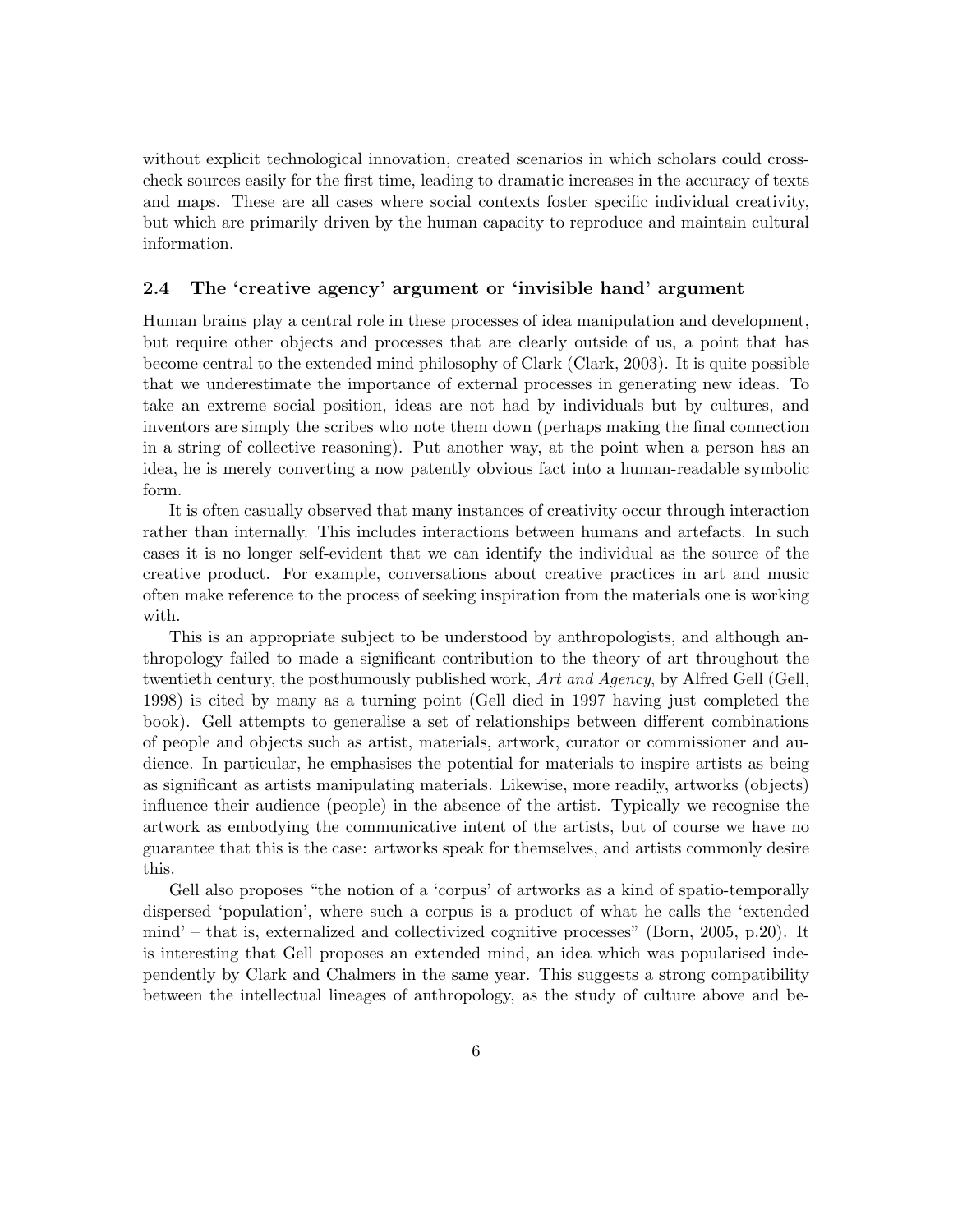yond a psychological perspective, and theories of embodied situated cognition, both of which question the lingering causal favouritism associated with 'mind'. By Gell's account, we are as much products as producers: products of biological evolution, cultural transmission and of a constructed heterogeneous environment full of artefacts and institutions (which can be understood equally as cultural transmission through objects, or as niche construction).

A hundred years before Gell, Durkheim had clearly established this distributed nature of cultural processes:

"it is obviously impossible... for the phenomena characteristic of life to exist in the atoms of hydrogen, oxygen, carbon, and nitrogen. For how could the properties of life exist within inanimate elements? ... Let us apply this principle to sociology. If, as we may accept, the synthesis sui generis which every society constitutes yields new phenomena, differing from those which take place in the individual consciousness, we must also admit that these facts reside exclusively in the very society itself which produces them, and not in its parts." (Durkheim, 1972, p.69)

Gell's account frames art from this essentially systems perspective, seeing that it's basic properties cannot be reduced to individual acts of cognition, perception and creativity, and bringing us to the apparent extreme that inanimate objects are effective agents. According to Latour, a pioneer of this form of analysis, "we must learn to attribute – redistribute – actions to many more agents than is acceptable to either the materialist or the sociological account. Agents can be human or (like the gun) nonhuman, and each can have goals"  $(Latour, 1994, p.33)<sup>4</sup>$ . Alternatively, as Latour explained, we can see agency at higher levels in transient networks of people and things: "Who, then, is the actor?. . . Someone else (a citizen-gun, a gun-citizen)" (Latour, 1994, p.32). Latour also suggests that the mind can not only be seen as extended, but also subdivided.

Malafouris (2007) elaborates on the hidden essentialism of viewing humans as the only conceivable agents. Our experience of the world mediated through consciousness naturally lends support to the theory that humans possess a special form of agency. Malafouris argues for the need to rid ourselves of this bias, and introduces the concept of 'material agency' as a kind of challenge to it: "If human agency is then material agency is, there is no way that human and material agency can be disentangled. Or else, while agency and intentionality may not be properties of things, they are not properties of humans either" (Malafouris, 2007, p.22). Rather than an invisible hand, Malafouris refers to "the grey zone where brain, body and culture conflate" (Malafouris, 2007, p.22).

It is easy to cast off these arguments as having little to do with the challenges of computational creativity. We know what good art looks like, so we have the tools we

<sup>4</sup>Latour is referring to a debate between the USA's National Rifle Association (NRA) and anti-NRA groups. The latter ran a campaign with the slogan "guns kill", to which the NRA's repost was "guns don't kill, people kill".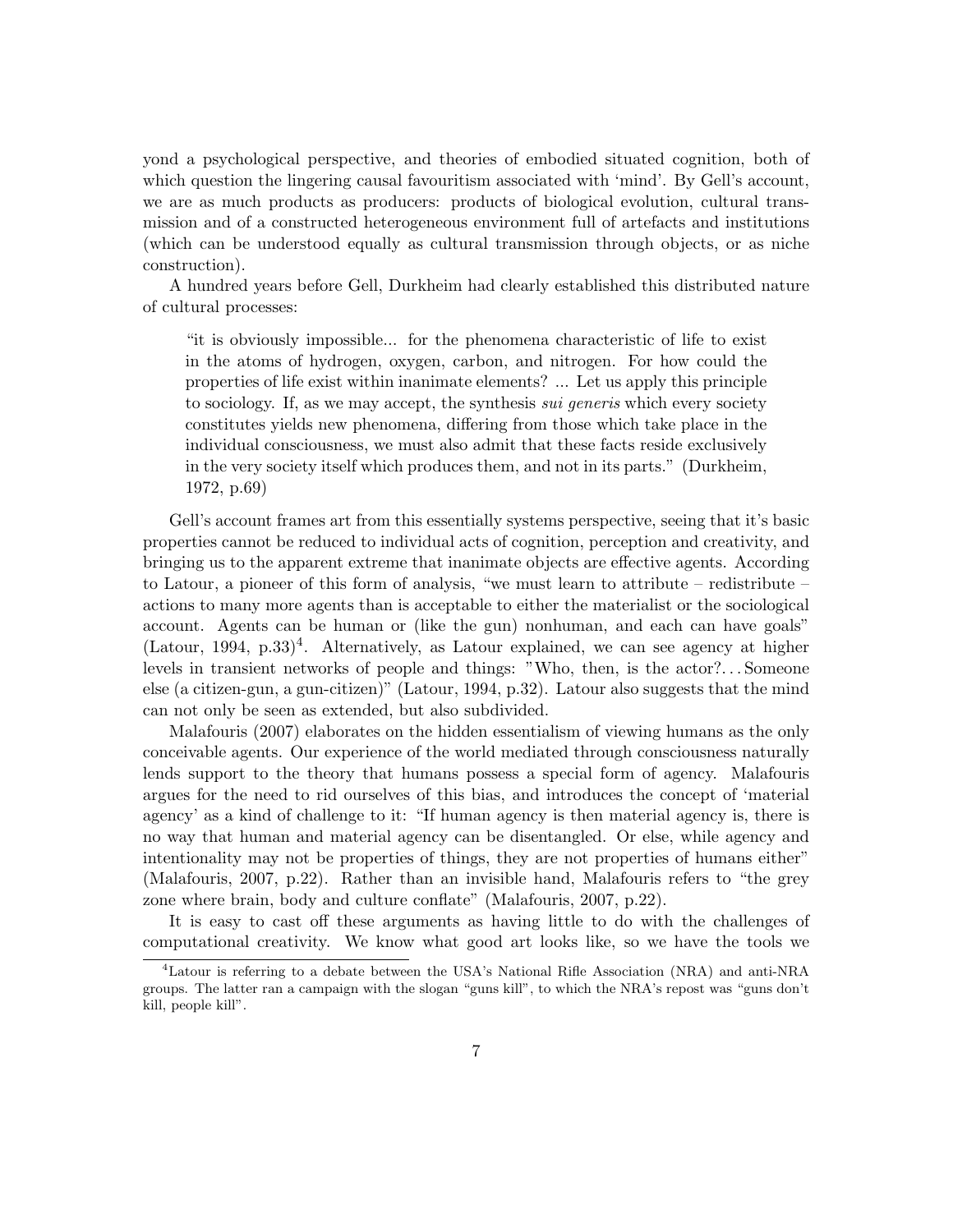need to evaluate the creativity of our systems, and greater objectivity can be achieved, if so required, by employing multiple subjects to evaluate a system's output. But it is important to respect the origins of the theories discussed above as being products of a body of research that uniquely studies culture in the wild, requiring fundamentally different research tools, and leading to a fundamentally different world view from the various lab sciences. A valid objection that emerges from an anthropological viewpoint is that 'good' (even 'subjectively good given my cultural context') is simply too narrow a way to look at art, and far too imprecise a target for developing an understanding of creative systems. On the positive side, computational creativity researchers might consider embracing a notion such as material agency, since it is precisely in keeping with the objective of building creative machines – manmade objects that contribute in unforeseen ways in the cultural process. Material agency complements the question of how to build creative agency into machines, with the question of how machines will, or already have, become established as active agents in processes of creativity at the cultural level.

The other side of the material agency point of view, already alluded to in this discussion, is that individuals are highly conditioned by their interaction with their environment, both social and physical. In terms of artistic creativity, for example, the earliest innovators in a new medium may find themselves in fertile creative domains, even though they may turn out to be doing really quite predictable things in hindsight. Technologically driven arts initiatives, such as those working with RFID tags, LEDs or 3D printers, seem to commonly evoke to this problem. If we felt that such a person was simply more fortunate for being in the right place at the right time than actively creative, but that the resulting product was, nevertheless, novel and valuable, then we clearly have a gap in our creative accounting. The missing credit might be assigned to scientists or inventors or any other individuals involved in developing the new medium, but arguably if we take the idea of 'accounting for creativity' seriously, then we cannot always do so though lineages of individuals, or the creativity of individual brains. Thus the relevance of Malafouris' argument that the compulsive attribution of creativity entirely to humans may actually be the workings of a kind of folk cognitive science. An evolved tendency to reward innovation might have led to the exaggerated assignment of phenomena to individual human agency, as is evidenced in beliefs in witchcraft and supernatural ancestral agents, or, for that matter, the assignment of personality to large groups of individuals such as nations. As an alternative, an 'invisible hand' approach to this kind of creative accounting may be more relevant to developing a scientific understanding of creative agency.

Similarly, collaborative creative activity between a number of participants 'bouncing ideas off of one another' leads to outcomes that could not have originated from single individuals. Contemporary practices such as improvised music may typify the use of this notion of emergent creativity most explicitly, but whole artistic movements also seem to embody this principle too in the way in which they guide individual choices. Thus alongside a theory of appropriately measured novelty to explain the clustering of styles into genres, we can also think of genres as being collectively engineered cultural domains which ground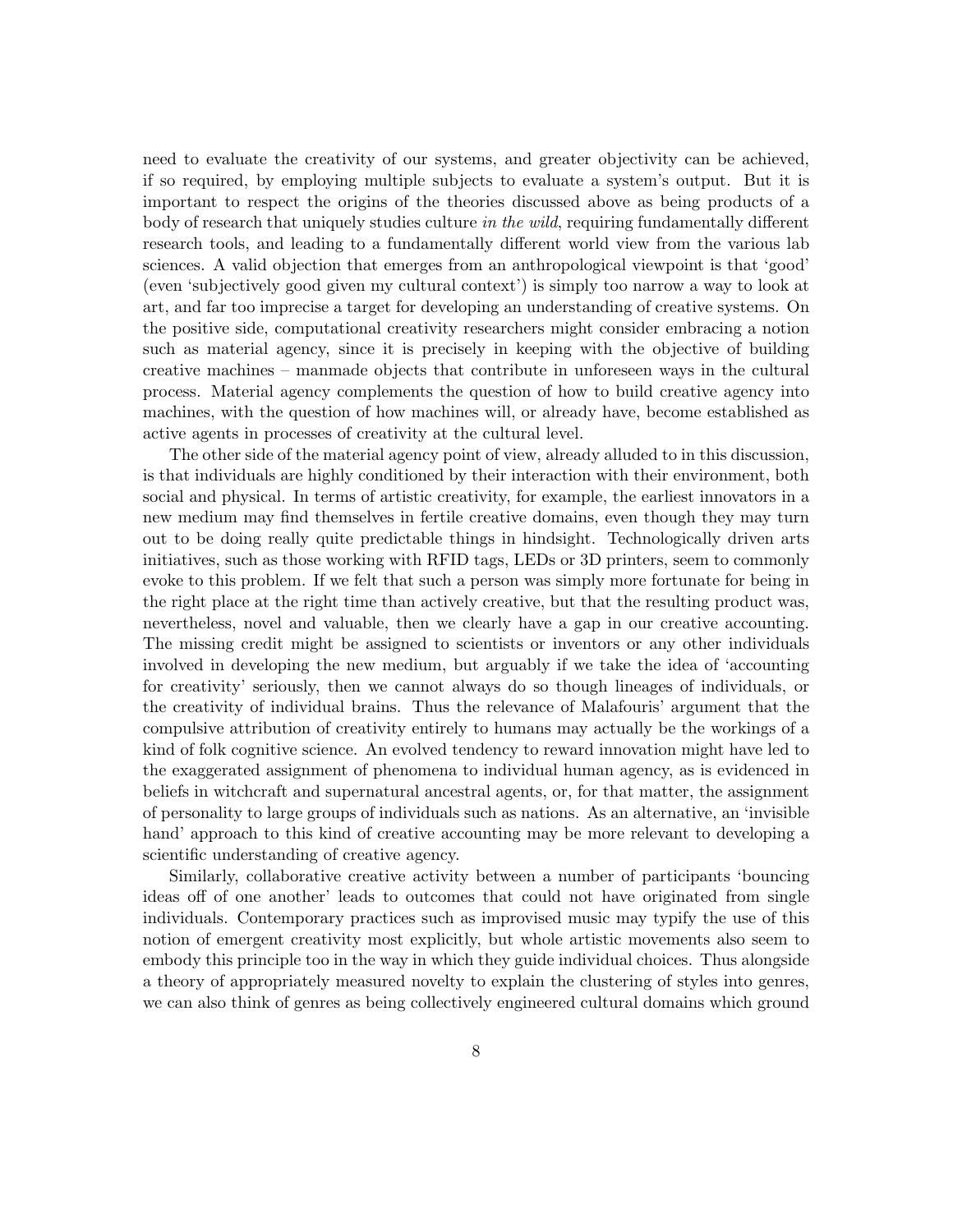or envelop individuals. By this reasoning, individuals don't actively desire novelty, but instead seek to engage with a cultural domain, which may or may not require novelty (typically, for example, we associate Western art with strong, possibly increasing, demands for novelty). Genres provide a backdrop of contexts and functional constraints upon which individual artists elaborate. This may involve general processes such as exaggeration, fusion, juxtaposition and analogy, governed by discoverable laws (as demonstrated, for example, by Martindale (Martindale, 1990)).

#### 2.5 The 'creative domains as constructed niches' argument

"Today it is recognised that the human species has had an evolutionary history of about four million years. Of that time span, 399/400ths is disregarded when it is assumed that 'human history' or the 'history of art' begins, as it does in our textbooks, about 10,000BC." (Dissanayake, 1988, p.5).

It is becoming increasingly relevant to understand music and art from an evolutionary perspective, particularly in understanding the social factors which make sense of human creativity in the arts. This is important for framing the goals, measurement and findings of computational creativity. The arts may, perhaps, have an important social-political function (Dissanayake, 1988, 2000a; Hagen and Bryant, 2003; Cross, 2003, 2007; Cross and Woodruff, 2008). They may enhance our general intelligence (Cross, 1999; Dissanayake, 2000a; Mithen, 1996, 2005). They may exist as a result of sexual selection (Miller, 2000), or simply as a kind of drug (Pinker, 1998). Whilst these theories are busy areas of research, background debate in computational creativity implies a function or service provided by the arts to society (e.g., Colton, this collection). However, if either of the latter two theories (Miller's or Pinker's) are correct, this is hardly a tenable position. In terms of its benefits to society, computational creativity would be no more lofty than plastic surgery, or technological developments in sports car design or synthetic recreational drug development. On a more general level, human cultural behaviour, even if it ultimately provides a basis for mass cohesion, is clearly highly competitive. Dunbar (2006), for example, has lucidly demonstrated how vocal communication shares traits with, and correlates well to primate grooming patterns. Grooming is used as an honest signal to form allegiances, requiring intensive time investment but with significant gains in establishing inter-individual bonds. Whilst cooperative on a local level, these bonds ultimately serve individuals in social competition on a large scale. It is the pressure of social competition, Dunbar argues (Dunbar, 1998), that drives the process.

Dunbar's theory does demonstrate the success of humans (using the one-to-many feature of language and its communicative descendants) to build cohesive groups of larger and larger sizes, up to the monumental scale of modern nation states (although cohesion, 'the formation of a united whole', does not mean 'to the mutual benefit of everyone'). Even if they involve intense internal competition, overall they may be hugely successful systems.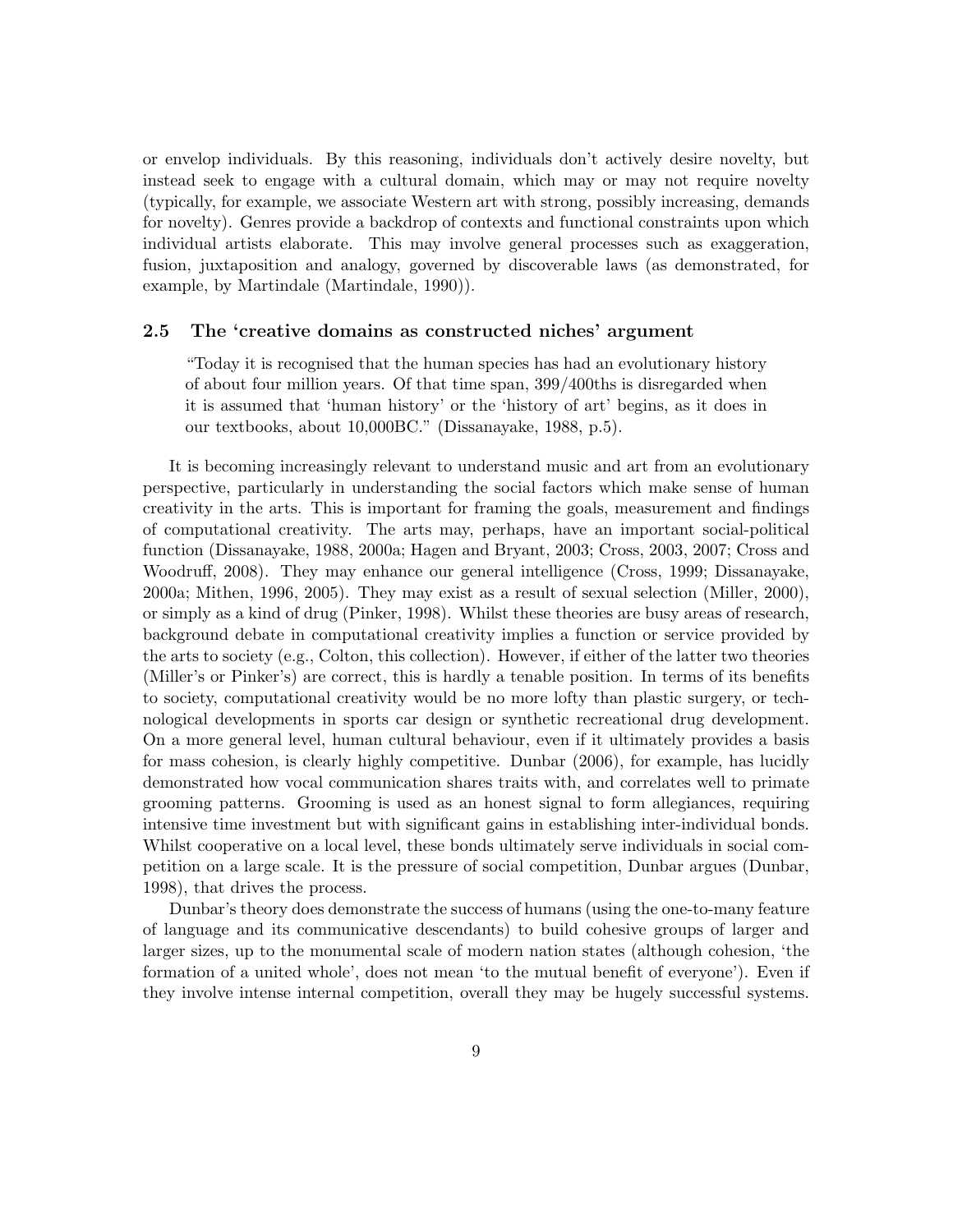Recent research in the biological origins of music suggest how music could fit into this picture. Parncutt (2008) points out that sound is the only medium that straddles both the pre-natal and post-natal environment. Whilst in the womb, we have a direct link through hormone transfer to the emotional experiences of our mother. Simple associative learning, therefore, between hormonal experiences and the sounds accompanying these experiences, could explain how sound comes to connote certain emotions once we are born.

Hagen and Bryant (2003) propose a social function for music also based on costly signalling<sup>5</sup> in which knowledge of a musical style indicates membership of a group. The costly investment by individuals comes in the form of learning complex patterns – rehearsal – involving group performance. These performances would also indicate to potential enemies how cohesive the group was, suggesting something of their collective fighting ability. It follows that groups would establish coordinated patterns that were hard to learn, and that more musically talented individuals would be at a slight advantage in those groups (having to invest less time learning), leading over time to the evolution of increased musical skill, at the same time as increased complexity in group performances. Brown (2007) proposes a theory of contagious heterophony, in which a precursor to both music and language would have been a form of collective vocalisation similar to the collective howling of wolves (which is both contagious, and heterophonic, i.e., it doesn't require any temporal synchrony). Over time, this heterophony could be replaced by more temporally structured forms: homophony or synchrony (in music) and alternation (in language), fulfilling the respective functional requirements of these modes of communication.

As with Parncutt's theory, Hagen and Bryant's theory also identifies cooperative behaviour originating in kin selection, where it is plausible for individuals to substitute direct self-interest with an acting interest in the perseverance of the genetic survival of their closest kin.

In these theories, the arts are arguably powerful tools of social cohesion, but their existence also establishes the opposite: socially constructed environments in which individuals compete for greater social status, that is, exploiting the affordances of the cultural system. Individual creative ability, it appears, can only be understood in these hypothetical contexts as something that has evolved as individuals find new ways of exploiting the system for their personal gain, thus more as an unavoidable side effect of the social role of music and the arts, and less as a contributor to the socialising process. This both emphasises the individual nature of creativity but grounds it in a social evolutionary context, which provides motivational forces for creative behaviour.

Extending the competitive nature of artistic behaviour, another view is that the creative domains are purposeless spin-offs of the kinds of cognitive adaptations that allowed humans to begin accumulating behaviour across generations: an emergent game driven largely by

<sup>&</sup>lt;sup>5</sup>The evolutionary importance of understanding communication in terms of honest or costly signals, otherwise known as 'The Handicap Principle' (Zahavi, 1975), is now pretty much universally recognised. Explanations of communication as a mutually beneficial behaviour must always account for the individual gains made by exploiting such a situation.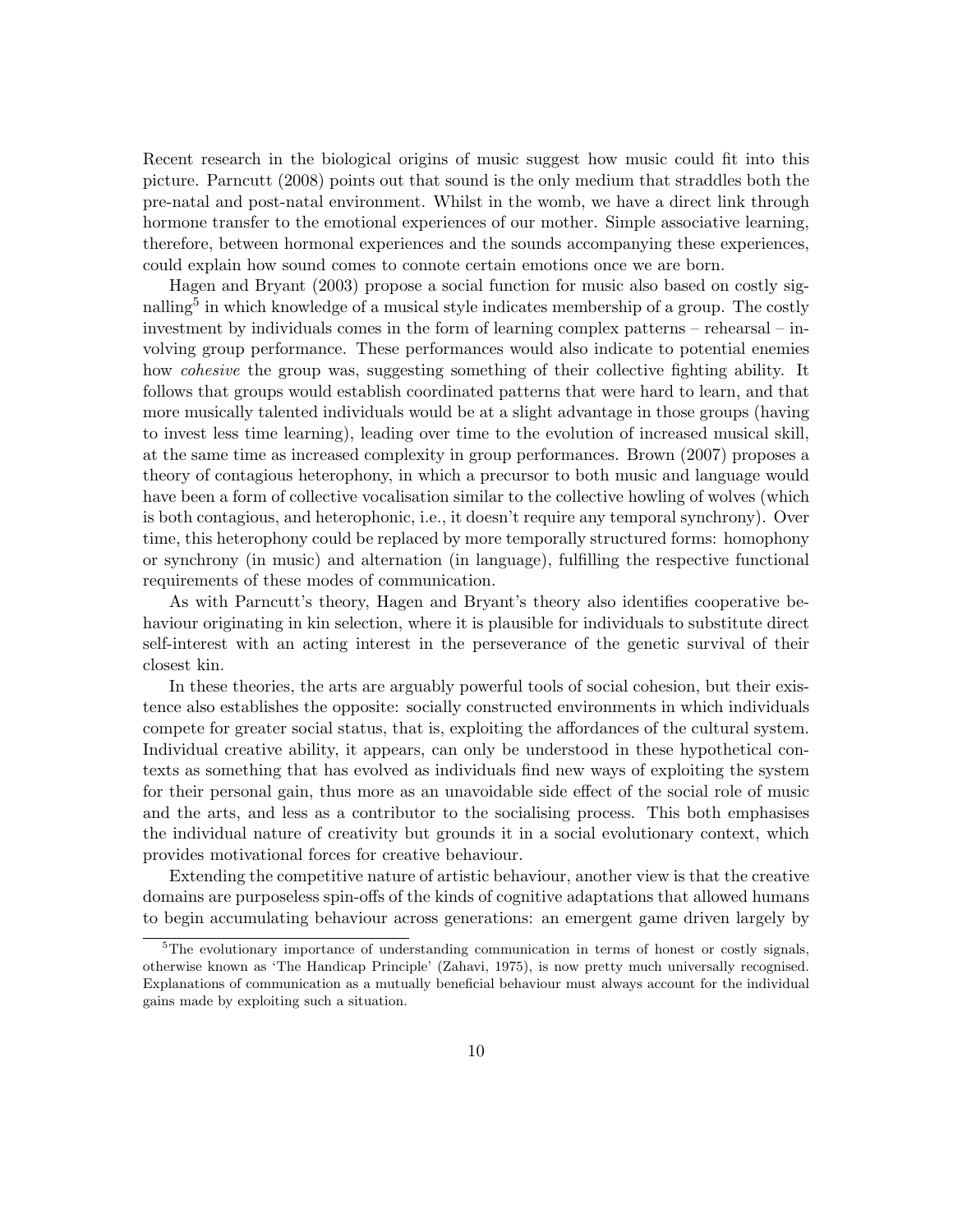competition in constructed environments. There are three versions of this theory, the first two of which have already been mentioned above. The simplest, and least relativistic, is that our artistic fascination comes from a combination of cognitive traits which we have learnt to stimulate in new ways, just as new recipes push the stimulation of our tastebuds beyond the tastes present in environment in which they had evolved (sometimes with negative consequences such as obesity). Another explanation associates the arts and music with sexual selection, which is a convincing theory because sexual selection is particularly apt at explaining some of the most baroque phenomena of the natural world (Miller, 2000). For example, musical ability may indicate a functional brain, and dancing ability may indicate good stamina, co-ordination or symmetry.

An alternative theory exists that proposes similar dynamics to sexual selection but in non-sexual terms that are very specific to human behaviour, resting instead on the consequences of capacities for social learning. Research into evolutionary theories of status and prestige in human societies suggest strong currents of positive feedback in which specific stylistic behaviours are raised in importance through the status of their proponents, but in turn raise further still the prestige of their proponents. Henrich and Gil-White (2001) offer a model in which prestige is maintained and potentially exaggerated through a feedback process in which high prestige individuals demand a higher premium for access to the knowledge that is responsible for their prestige. The feedback loop is completed by the fact that, through this process of reward, any behaviour can become prestigious, with even arbitrary behaviours becoming prestigious as long as they are learnable, non-functional, individualisable and salient.

Thus we can imagine an evolutionary process which begins with basic capacities for social learning facilitating cumulative culture. Over time, cumulative culture increases the dependence of individuals on other individuals as sources of behavioural knowledge. There is selection for cognitive skills to help individual determine who best to learn from. At the same time, social feedback emerges in the form of rewards for good or valuable behaviour. As a result of this social reward, it is now possible to make a living out of 'convincing' others of the value of even useless behaviours (this needn't be an intentional or active process), even to the point where arbitrary behaviours have become so important in cultural life that they are indispensable (Bown, 2008).

Thus creative domains such as the arts, and their various genres, may be constructed environments in which the appearance of human creativity is a self-fulfilling prophecy, contingent on the reinforcement of value caused by this process. In order to identify how individuals achieve creative prestige in this environment, it is important to understand the backdrop created by this macroscopic social process. We can seek ground truths regarding the role of human creativity in the arts through the evolutionary psychology of social bonding and competition for status.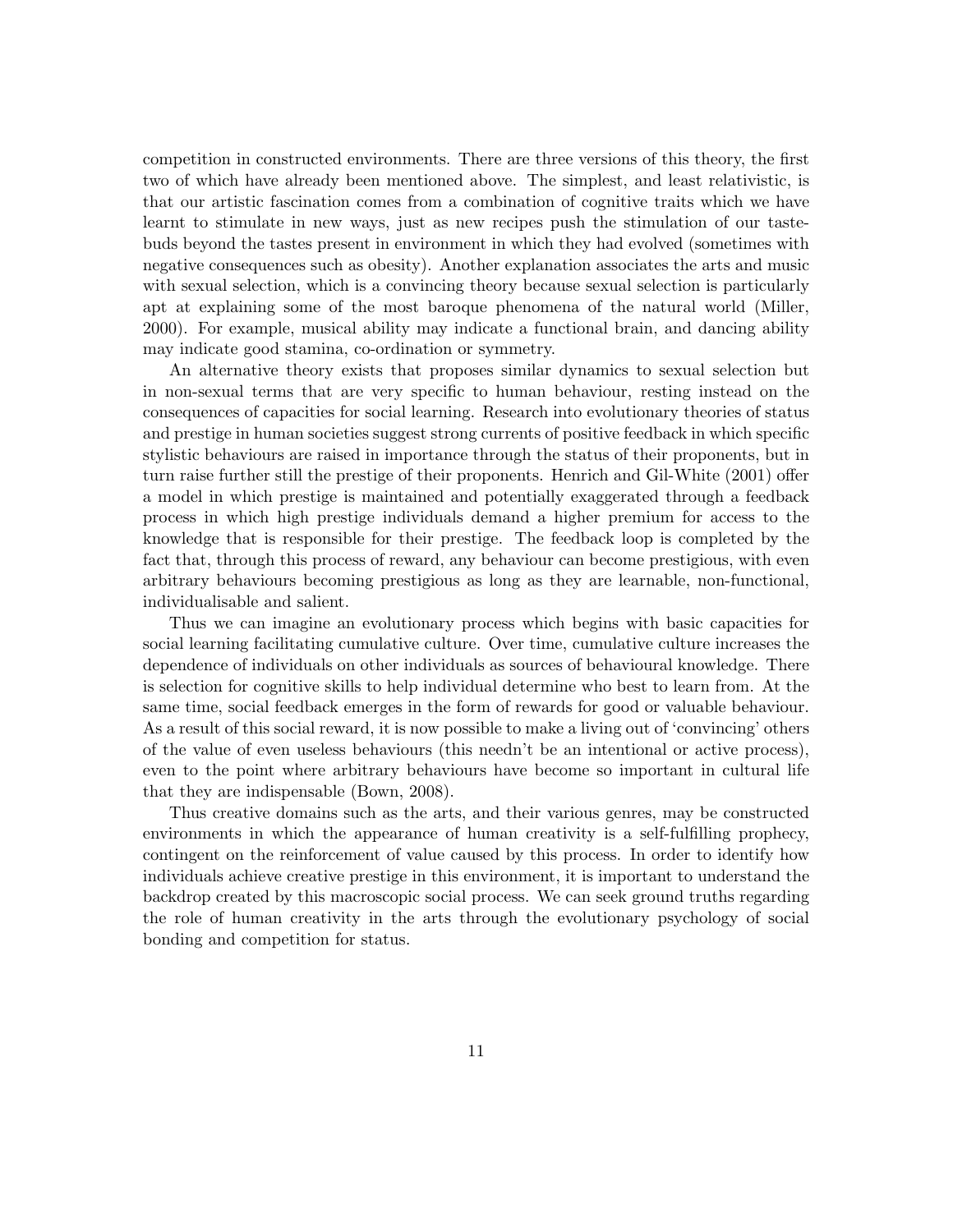## 3 Implications for Computational Creativity

This anti-individual view of creativity points to two goals for computational creativity in the arts. On the one hand, computationally creative systems need to be social systems in order to achieve the kind of creative behaviour that humans exhibit. But, on the other hand, computational systems can be creative in particularly non-human ways in contributing to cultural-level processes of creative change, as arguably they already do. In both cases, their efficacy depends on how successfully they engage actively with the "webs of significance" that humans are caught up in (i.e., how they modify creative domains). Accordingly, the interaction between creative systems and the cultural systems they inhabit invites a distinction between a strong and a weak variety of creative systems. Strong creative systems are systems that resemble humans in that that play an active role in the generation of new things, with planning, problem solving and manipulation of the creative domain to accommodate their contribution. Weak creative systems are systems that are mostly passive but still act as agents driving change on a cultural level. This strong-weak scale is a measure of how active, goal-directed and strategic the agent is.

Historically, most manmade objects have been weak creative systems, but this does not mean that they have not contributed to creative processes at the cultural level. After all, most human goals derive from self-interest, or at least local interest, and as such any effect they have on processes at the cultural level cannot be understood in terms of goals at the cultural level. To reiterate the argument above, and as proposed by Gell, interactions between people and things can drive cultural change (possibly by 'sparking' creativity), and although the computational complexity may rest with the person, the origin of the creative output rests with both.

Similarly, acknowledging the importance of culture but treating it as a repository of information which is external to the creative individual is potentially misleading when one considers the loops of circular causality that are excluded in this formulation. Spector and Alpern (1994) propose that general purpose creative systems can be hand designed but gain cultural relevance by presenting cultural information as the input to the system (which might learn statistical features of the data, for example). There are no grounds to argue that this cannot be a fruitful approach, but from the considerations discussed above it seems more appropriate to consider a circular action-perception paradigm: achieving successful behaviour requires interaction.

From the perspective of creativity at the cultural level, therefore, it is possible that the most direct approaches to computational creativity, those that attempt to model the behaviour of practising artists, will have less long-term impact than the kinds of technological developments that are taking place directly in the marketplace of the arts: software that has major social impact such as systems for analysing features for the purpose of artist or genre classification, systems for protecting copyright and identifying copyright infringement, customer recommender systems, and tools for social collaboration. Of particular interest are tools that allow artists to share not only the final product of their work but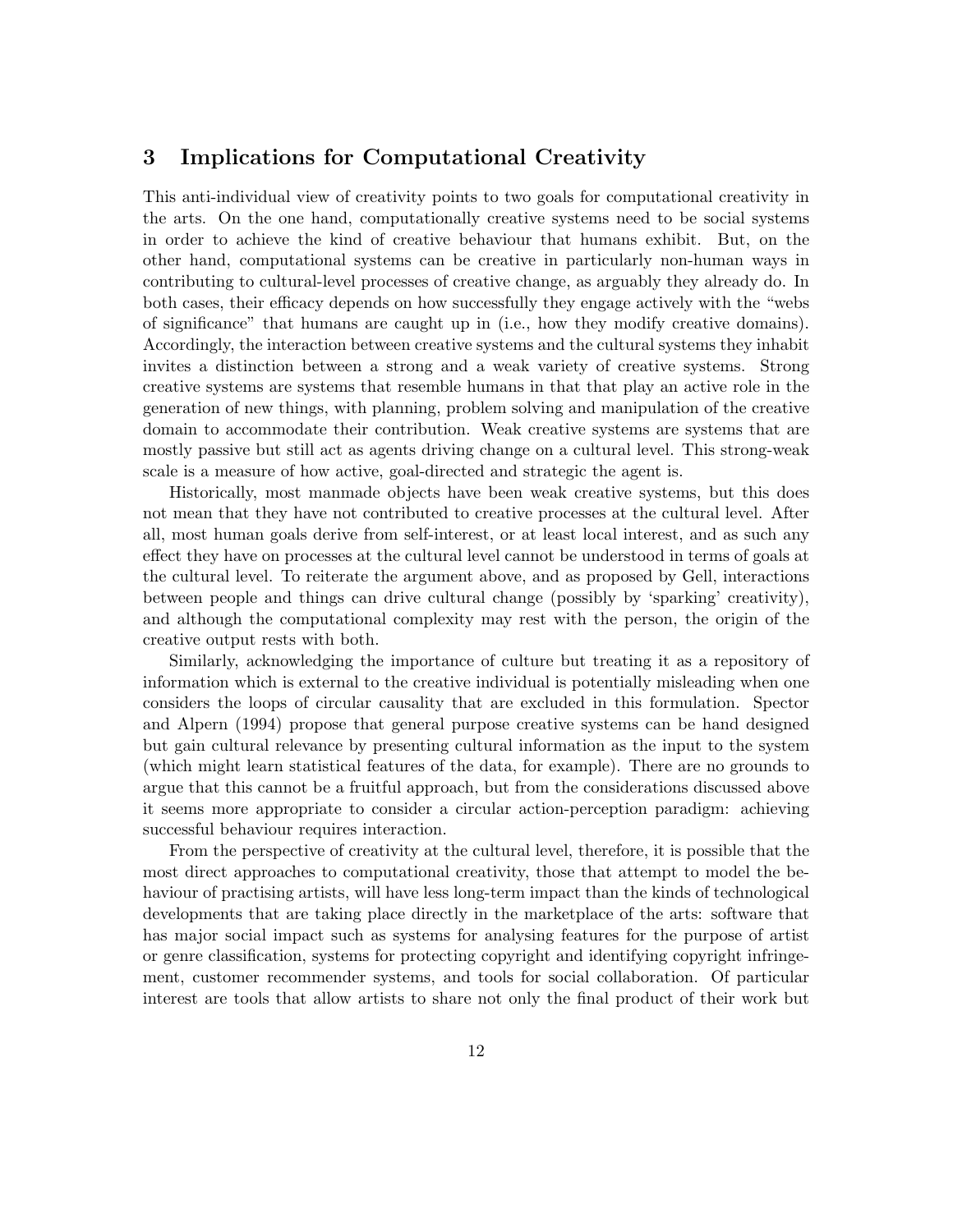the tools and raw materials they used in the production of their work (for example, at the present time music editing software is beginning to emerge in browser-based formats, with the option to share projects on social networking sites). Here we see the modularisation of the creative process in a move towards increasing flexibility with respect to working relations and automation.

These tools are directly changing creative domains, redirecting the course of artistic movements, arguably to the point that they will eclipse some of the current questions of computational creativity, by redefining how we think of human artistic activity. Instead of autonomous artists, these agents take the form of autonomous shopkeepers, lawyers, curators, engineers and promoters. Although their creative agency may appear weak, these human roles do have a direct practical impact on the arts.

Could this last point actually be taken to show that the cultural-level perspective misses the point? It may be very well mechanising the creative 'industries' more and more, but researchers in computational creativity are surely most interested in the clearly defined range of activities undertaken by artists.

My speculative answer is that the notion of the mechanical artist will approach maturity in direct proportion to these socio-technological developments, which will have the effect of naturally accommodating broadly defined generative process in the arts. There are many very profitable areas of application using and driving social technologies in the arts. The changes caused by such technology will allow two things: firstly, the digitisation of artistic interaction, which will provide a platform for software agents to interact in a cultural domain and open the floodgates to hugely more sophisticated experimentation in generative art (more sophisticated because it breaks out of an individual framework); and secondly, the capacity to perform new types of sociological analysis and measurement of cultural movements, contributing to a theory of creativity and social process that may reveal misconceptions about human creative capacity, and also allow the impact of software artists to be genuinely 'evaluated'.

## 4 Summary

I have presented a series of short arguments for viewing creativity as a social phenomenon in which individual humans are active participants amongst a heterogeneous set of agents. I have attempted to view the study of computational creativity from a sociological extreme in order to consider the ways in which an inherent bias towards individual human creative agency might be latent in the subject<sup>6</sup>. This leads to certain empirical questions: how

<sup>&</sup>lt;sup>6</sup>The arguments in this paper tend purposely towards relativism in an attempt to consider the extent to which a social view of creativity is valuable, and an invidiualistic view misleading. Relativism is dangerous when it slips into an endless regress towards its extreme, where no ground truths hold. But, critics should be wary of assuming this collapse to be taken as given. Sensible relativism is simply the acknowledgement that different individuals are privy to different ways of seeing the world, due to the background of their experience. The effects of these different ways of seeing the world can be quite powerful, because human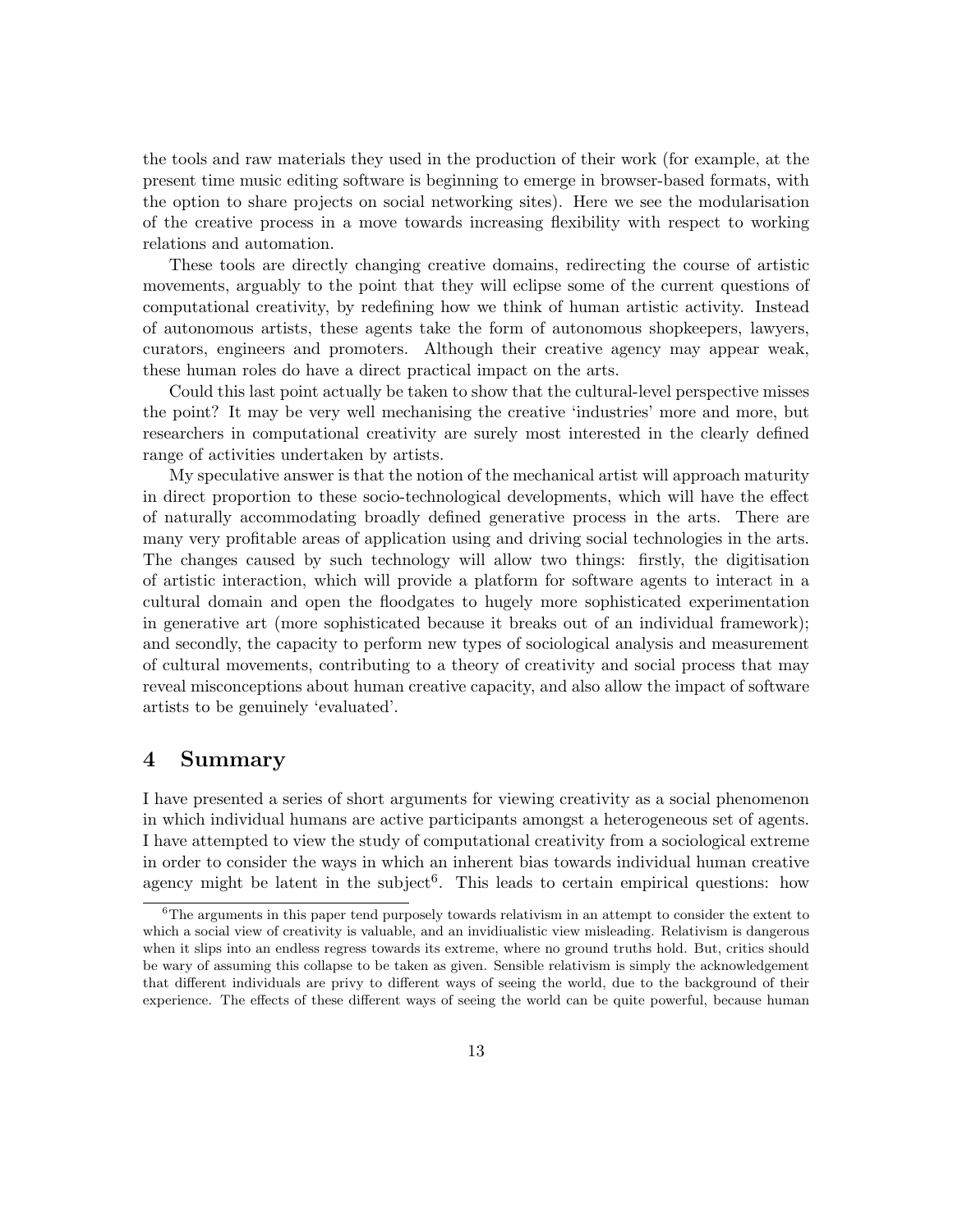much chance is involved in the assignment of creativity to individuals? What aspects of our evolved psychology and social behaviour explain the existence of and direct the course of the arts? How predictable are the outcomes of the interactions between creative individuals and new materials and media? It also suggests some more pragmatic questions for computational creativity, in particular, how far can we go with the idea of 'accounting' for creative outcomes, by which I mean tallying the creative steps involved in the emergence of new things and assigning credit accordingly? Can we distribute the credit only amongst individual humans, or is it more helpful to think of an invisible hand at work?

## References

Margaret Boden. The Creative Mind. George Weidenfeld and Nicholson Ltd, 1990.

- Georgina Born. On musical mediation: Ontology, technology and creativity. Twentieth-Century Music, 2(1):7–36, 2005.
- Oliver Bown. Theoretical and Computational Models of Cohesion, Competition and Maladaptation in the Evolution of Human Musical Behaviour. PhD thesis, Department of Computing, Goldsmiths College, University of London, July 2008.
- S. Brown. Contagious heterophony: A new theory about the origins of music. Musica Scientiæ,  $11(1):3-26$ , Spring 2007.
- A. Clark. Natural-Born Cyborgs: Minds, Technologies, and the Future of Human Intelligence. Oxford University Press, 2003.
- I Cross. Music as a biocultural phenomenon. Annals of the New York Academy of Sciences (The Neurosciences and Music), 999:106–111, 2003.
- I. Cross. Is music the most important thing we ever did? music, development and evolution. In Suk Won Yi, editor, Music Mind and Science. Seoul National University Press, Seoul, 1999.
- Ian Cross. Musicality and the human capacity for culture. *Musica Scientia*, 2007.
- Ian Cross and Ghofur Eliot Woodruff. Music as a communicative medium. In Rudie Botha and Chris Knight, editors, The Prehistory of Language. OUP, 2008.
- Mihaly Csikszentmihalyi. Creativity: Flow and the Psychology of Discovery and Invention. Harper Collins, New York, 1996.

behaviour is so heavily influenced by other human behaviour, and humans pin their survival so heavily on successfully interacting with others in complex cultural systems. This is why it is reasonable to think of a significant amount of our world views as 'socially constructed', and of this construction, working at an individual level, as contributing heavily to the process of individual creativity.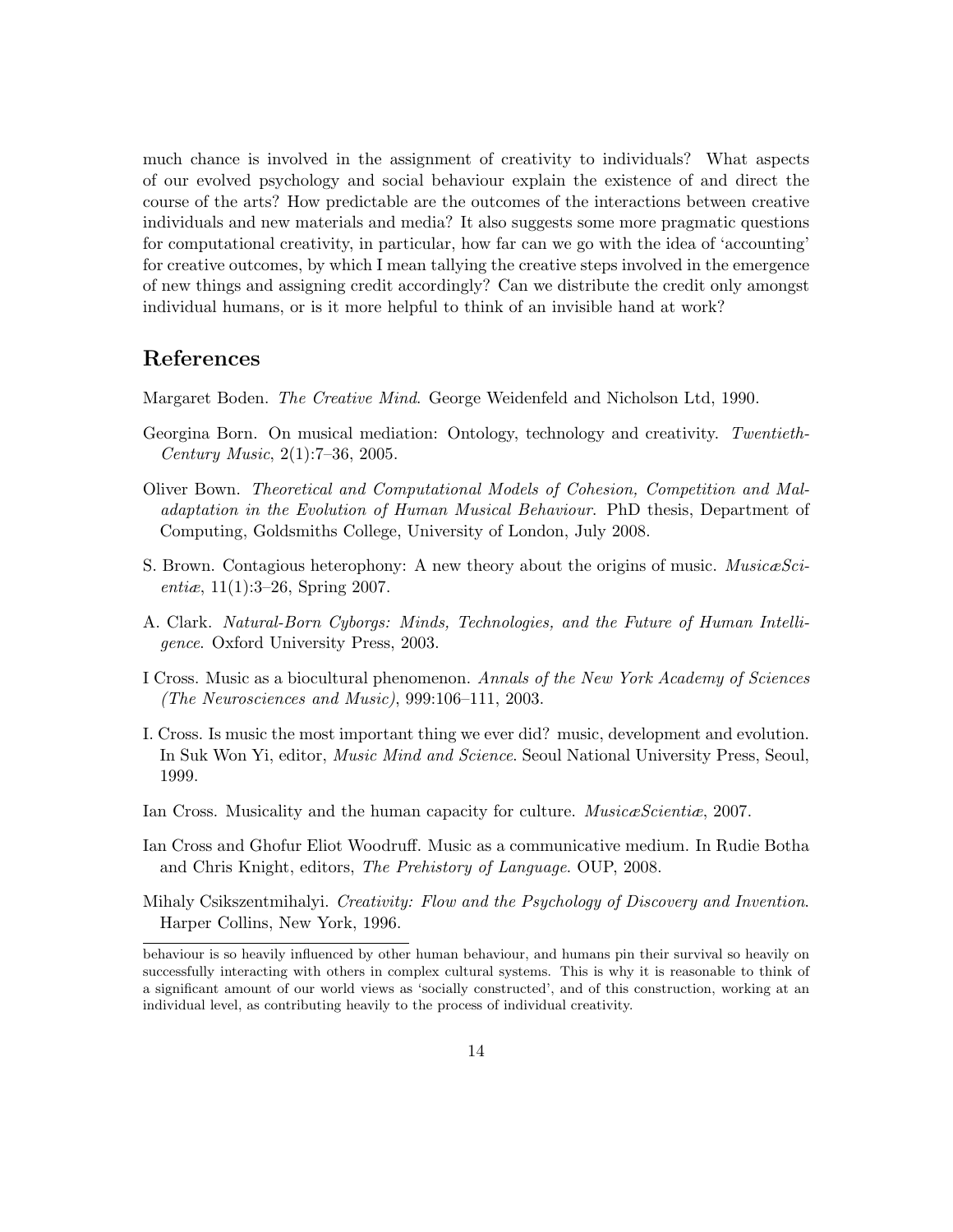- Ellen Dissanayake. Antecedents of the temporal arts in early mother-infant interaction. In Nils L. Wallin, Björn Merker, and Steven Brown, editors, *The Origins of Music*. MIT Press, Cambridge, MA, USA, 2000a.
- Ellen Dissanayake. Art and Intimacy: How the Arts Began. University of Washington Press, Seattle, USA, 2000b.
- Ellen Dissanayake. What is Art For? University of Washington Press, Seattle, USA, 1988.
- R. Dunbar. The social brain hypothesis. Evolutionary Anthropology, 6:178–190, 1998.
- Robin Dunbar. Social brain and its implications for human social behaviour, 2006.
- Emile Durkheim. Selected Writings. Cambridge University Press, New York, 1972.
- Alfred Gell. Art and Agency: an Anthropological Theory. Oxford: Clarendon Press, 1998.
- Edward H. Hagen and Gregory A. Bryant. Music and dance as a coalition signaling system. Human Nature, 14(1):21–51, 2003.
- Joseph Henrich and Francisco J. Gil-White. The evolution of prestige: Freely conferred deference as a mechanism for enhancing the benefits of cultural transmission. Evolution and Human Behaviour, 22:165–196, 2001.
- Bruno Latour. On technical mediation philosophy, sociology, genealogy. Common Knowledge, 3(2):29–64, 1994.
- Lambros Malafouris. At the potter's wheel: An argument for material agency, May 2007. URL http://cogprints.org/6402/.
- Colin Martindale. The Clockwork Muse: The Predictability of Artistic Change. Basic Books, 1990.
- Geoffrey Miller. Evolution of human music through sexual selection. In Nils L. Wallin, Björn Merker, and Steven Brown, editors, *The Origins of Music*. MIT Press, Cambridge, MA, USA, 2000.
- S. Mithen. The Prehistory of the Mind. Thames and Hudson, New York, 1996.
- Steven Mithen. The Singing Neanderthals. Weidenfeld and Nicholson, London, 2005.
- Richard Parncutt. Prenatal and infant conditioning, the mother schema, and the origins of music and religion. MusicæScientiæ, in press, 2008.
- Marcus Pearce and Geraint A. Wiggins. Aspects of a cognitive theory of creativity in musical composition.